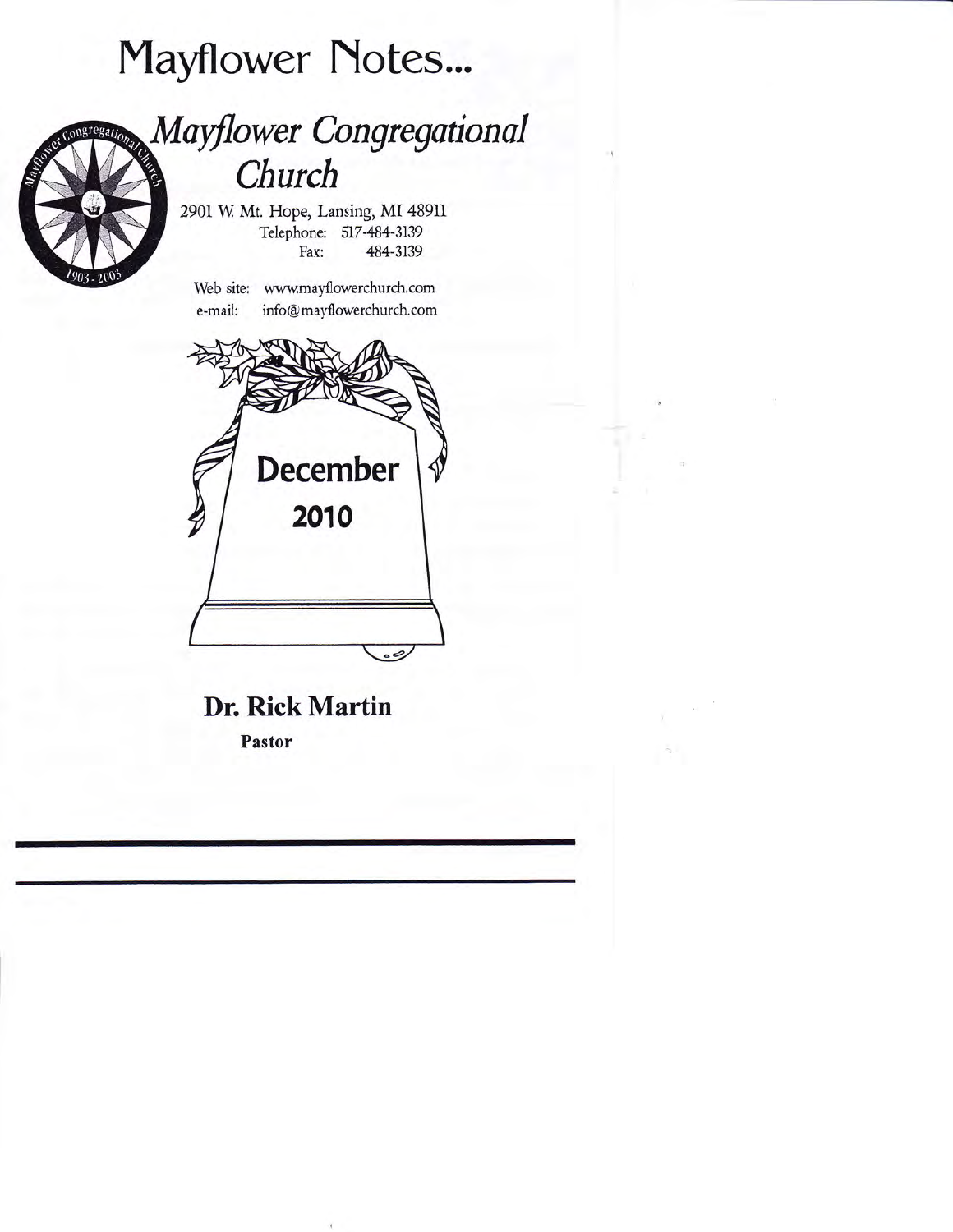Dates to remember in December..

December 11

Second Saturday Supper

December 13

Christmas Pageant

Weight lifting Meet

November 20

December 24

Service of Lessons and Carols

December 25

Christmas Day

December 31

New Year's Eve



**Head Usher** 

Naida Kenyon

### **Outreach Focus**

The Mitten Tree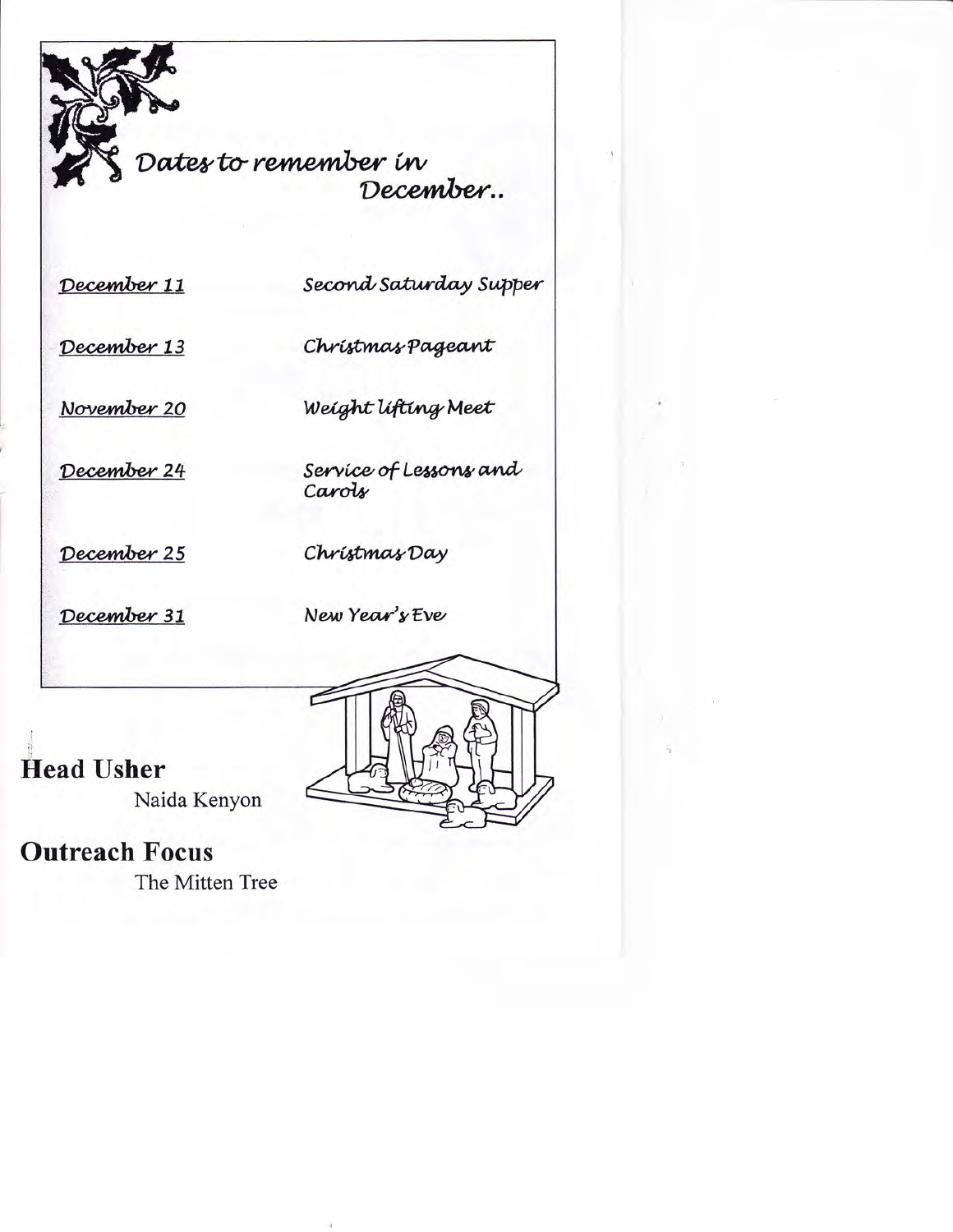#### From the Pastor's Desk

#### CHRISTMAS 2O1O

I am sure Christmas brings many different thoughts to each of us. Among them are good memories, bad memories, happy memories, sad memories; some memories we hope we won't forget, others we wish we could. Christmas brings busy times, crowded times, party times, family times, school events, family events, church events and community events, Plus the whole expense of Christmas, but we'll not get into that here.

No wonder we are worn out come January 1<sup>st</sup>! There are a lot of "extras" going on during this time of the year - some of it we love and some of it we endure. All in the name of the celebration of the birth of Christ. However, two millenniums ago, the birth of Christ went unnoticed by all but a few.

Luke 2:10-14 But the angel said to them, "Do not be afraid; for behold, I bring you good news of great joy which will be for all the people; for today in the city of David there has been born for you a Savior, who is Christ the Lord. This will be a sign for you: you will find a baby wrapped in cloths and lying in a manger."And suddenly there appeared with the angel a multitude of the heavenly host praising God and saying, "Glory to God in the highest, and on earth peace among men with whom He is pleased."

Even today, in the midst of all the busyness of Christmas, the birth of Christ may go unnoticed. The reason for the season is not presents, food, partying, family get-togethers and special events. Jesus is the reason for the season! It is in honor of His birth – thus God's visual demonstration of His love for us while we (mankind) were yet sinners and enemies of God. We see God's love *wrapped in* cloths and lying in a manger; to live as a man, to die as a sacrificial lamb, to be for you a Savior, who is Christ the Lord.

In the midst of all the fun and celebration and traditions of Christmas, as your pastor I encourage you to also make time to reflect upon the reason for our celebration. Take time to read the Christmas story (the real one) in Matthew l:18-25 and Luke 2:l-20. Makes plans to attend Mayflower's Christmas Eve service and other special Christmas events around town, in addition to our Advent Sunday services. It is good to remember God's gift of love wrapped in cloths and lying in a manger along with all the fun and traditions of the season. As we hear Santa shouting, "Merry Christmas to all, and to all a good night" we can also remember that Jesus is the Reason for the Season.

My prayer for you is that you will have a Merry Christmas and a Happy New Year!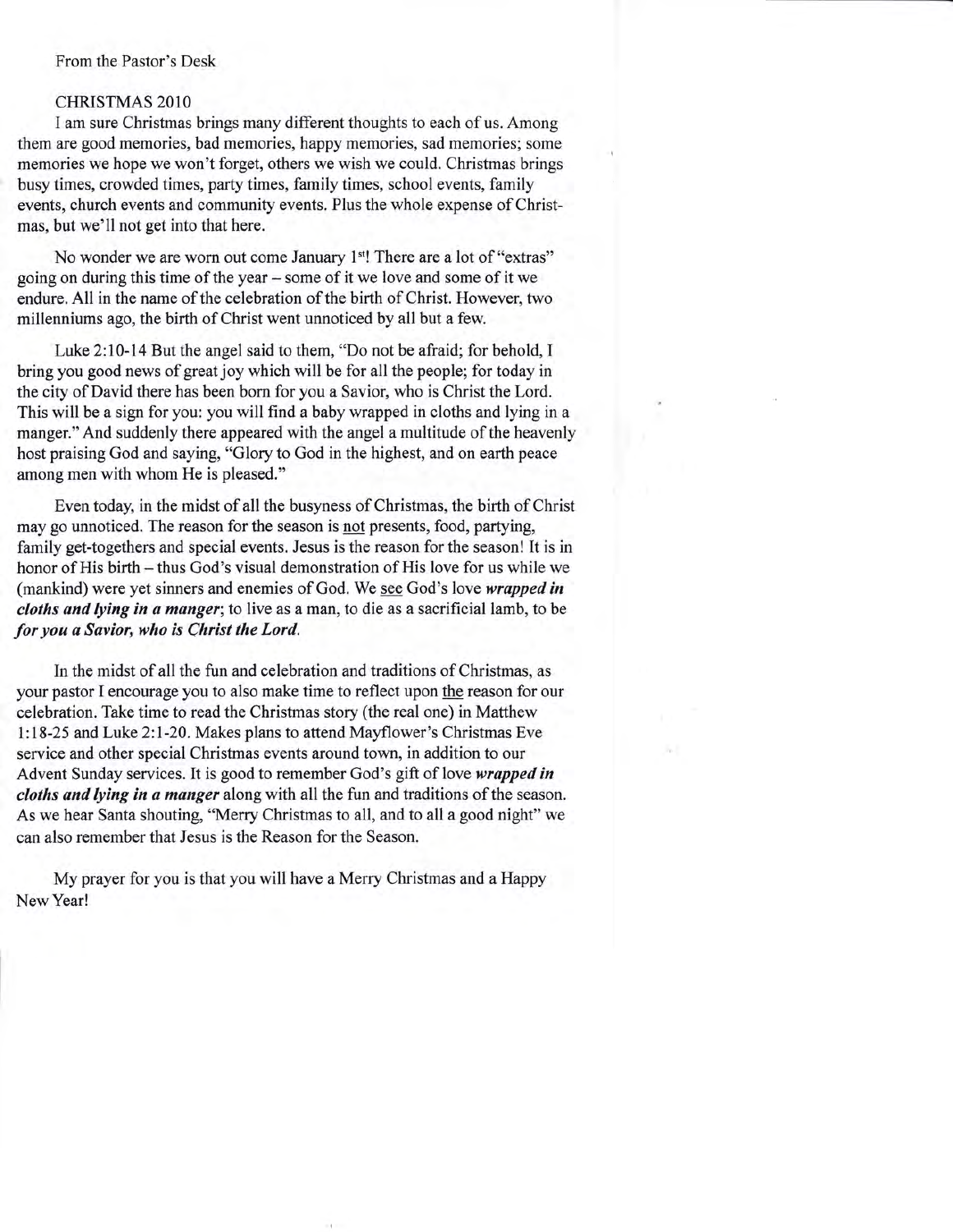

Rainbow Bridge (on Old Hwy 40) is on the Old Donner Pass Highway. It has a spectacular view of Donner Lake and the newer Route 80.



A bear was walking across the bridge one Saturday when two cars also crossing the bridge scared the

bear into jumping over the edge. Somehow the bear caught the ledge and pulled itself to safety. Authorities de-

cided that nothing could be done to help on Saturday night. They returned Sunday morning and found the bear sound asleep on the ledge.

After a net was secured under the bridge, the bear was tranquilized. It fell into the net, which was then lowered. When the bear woke up, it walked out of the net and away.



There is a moral to this story you know. This bear made a wrong move and found he was hanging by his nails. Somehow he was able to pull himself up onto a ledge, where he saw he was in a very bad,

impossible situation, and what did he do?

He took a nap. And sure enough the situation took care of itself while he was asleep.

The moral is that when confronted with a bad situation sometimes the best solution is .



take a nap

From Rilla McHarris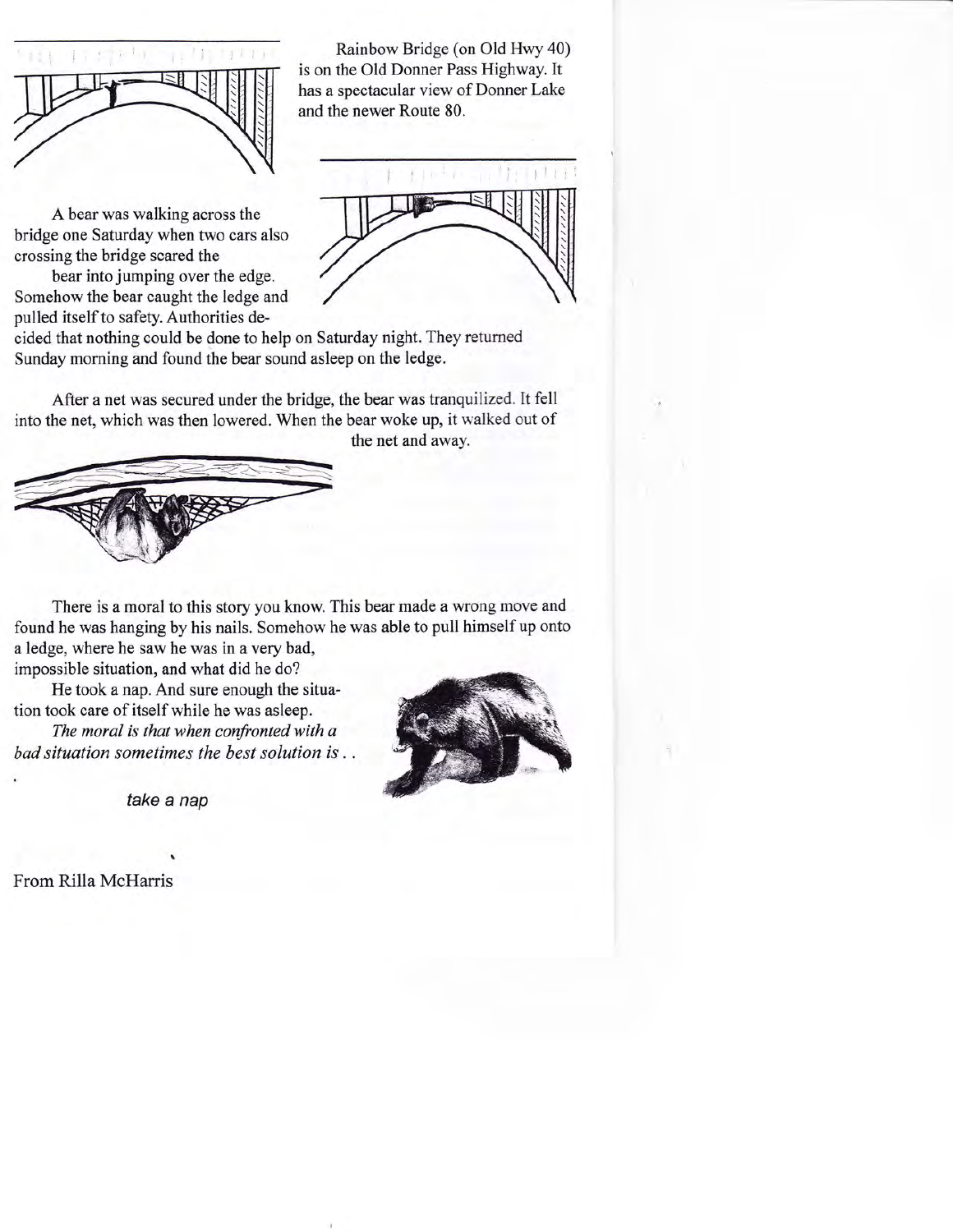Sunday School News...

As I write this article, snow is approaching for the first time, so it is easy to get into the Christmas spirit!

Our Sunday School has been busy in November preparing for the Christmas pageant on December 12th - make sure to mark it on your calendar! I'm requesting now that people sit near the front, as I have approximately 20 children and no way to mike that large of a group. Hopefully, it will be a delightful time for all of us!

Linda, Ann, and I have been working on plans for 2011, and we have some wonderful guest speakers lined up to be our focus each month. Don't be shy about checking with us - we were able to find applicable Bible verses for Poison Control month, so we can do anything!

May the Lord bless us all as we celebrate our most Holy of seasons -

Liz



### From the mouths of babes...

A little boy opened the big old family Bible with fascination, and looked at the old pages as he turned them. Suddenly, something fell out of the Bible, and he picked it up and looked at it closely. It was an old leaf from <sup>a</sup>tree that had been pressed between the pages. 'Momma, look what I found,' the boy called out. 'What have you got there, dear?' his mother asked. With astonishment in the young boy's voice, he answered: 'I think I found Adam's suit!'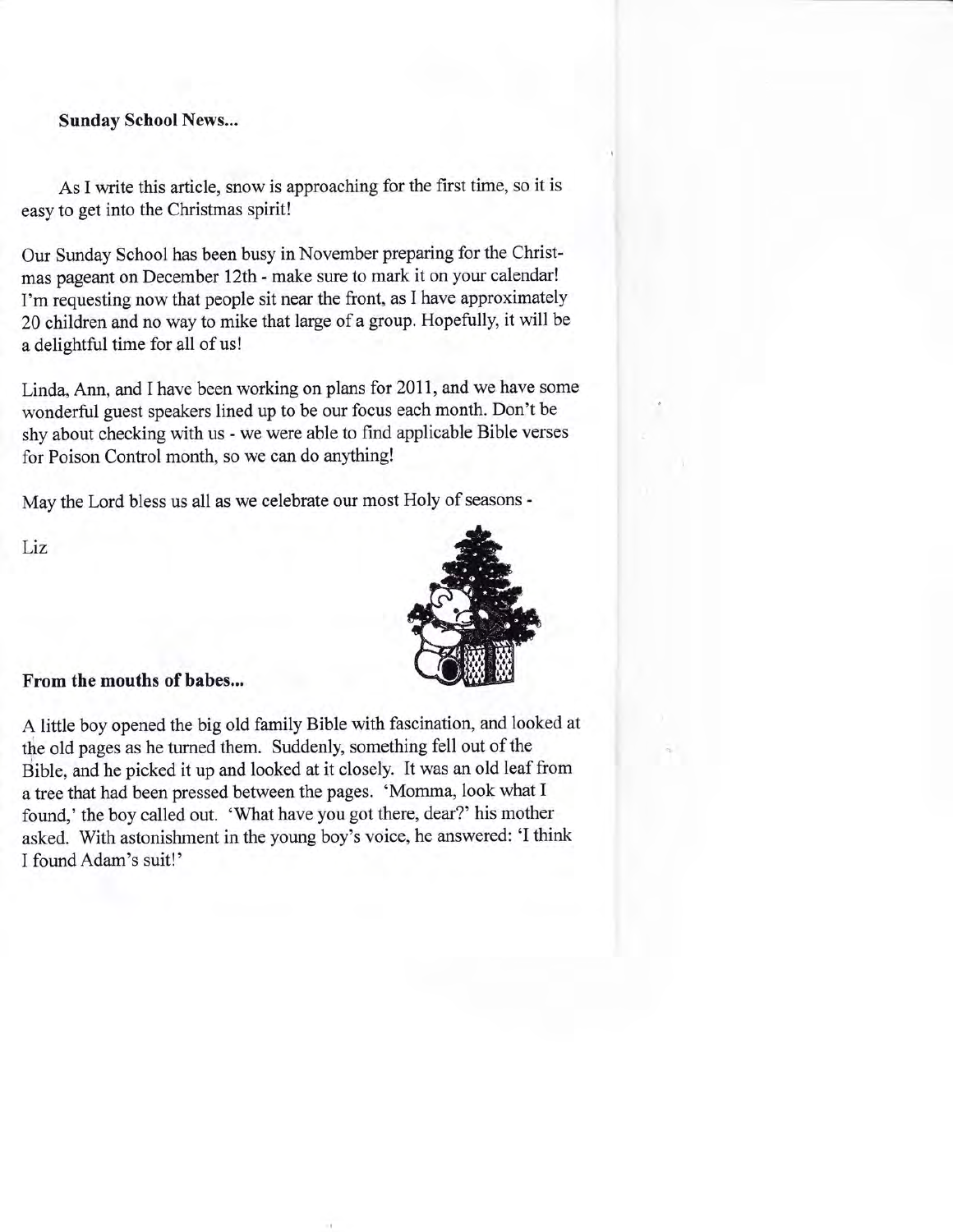Minding Your Music



"Begin where you are. Begin now." Dr. Norman Vincent Peale

Every day is a new beginning. This may be diffrcult to remember and believe as we push ourselves out of bed. What does the day have to offer? What do we have to offer the day?

Some of us (ahem) are struggling to not buy into our society's youth culture, and to know that we have much to offer to the world. Do not let your age (younger or older) be a roadblock. I see many great examples of persons at Mayflower who 'Just do' and get it done. It is really fabulous. Look around—from within and without—and keep doing as you are able. Or pray as you are able—that is also doing.

"All things are possible with God." Matthew 19:26

There is beautiful music coming up in December. There is special music every week. The handbells have a lovely advent melody on December 5. The choir will sing an interesting selection on December 19, "Did Mary Know?," that goes through the entire Christ story and back to His birth. Christmas Eve is full of wonderful music, with both original and familiar pieces. "Hodie" by John Leavitt is new and exciting, "Shepherd's Medley" as performed by the bells will weave many joyous carols together, and the duet Gesu Bambino will be sung. Of course, your favorite carols will be sung as a congregation. On December 26 we will have a carol sing.

We are blessed to be able to worship together.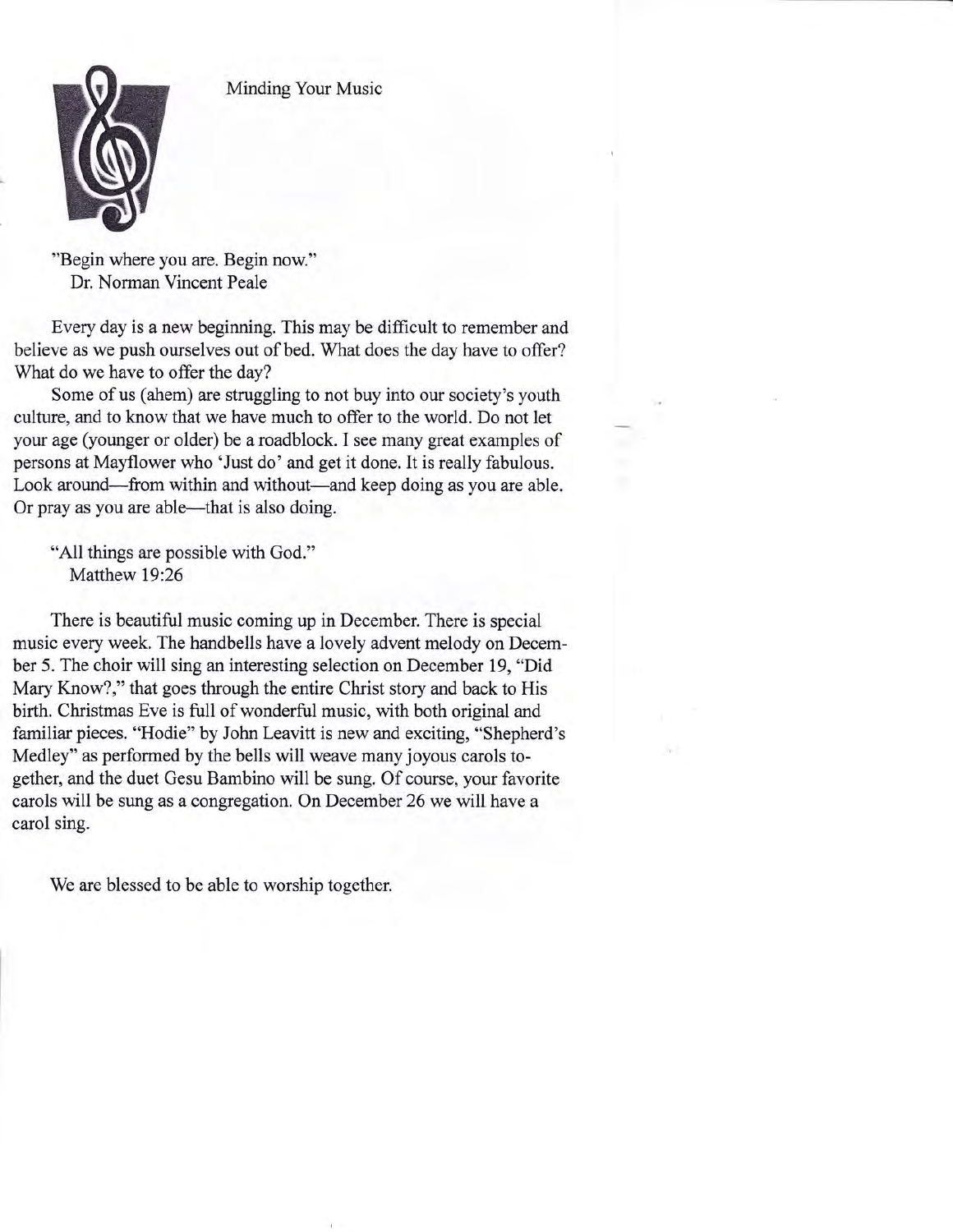**Christmas Eve Service** 

Once again we will have our Christmas Eve Service beginning at 7 pm. There will be special music by the choirs and a reception following. Please plan to attend with your family and friends. The offering will go to the Salvation Army.



Poinsetias for advent and Christmas Eve decorating are again available to order in memory or honor of someone. The cost is still \$10 and they can be ordered from the office. The deadline for ordering is Sunday, December l2th.